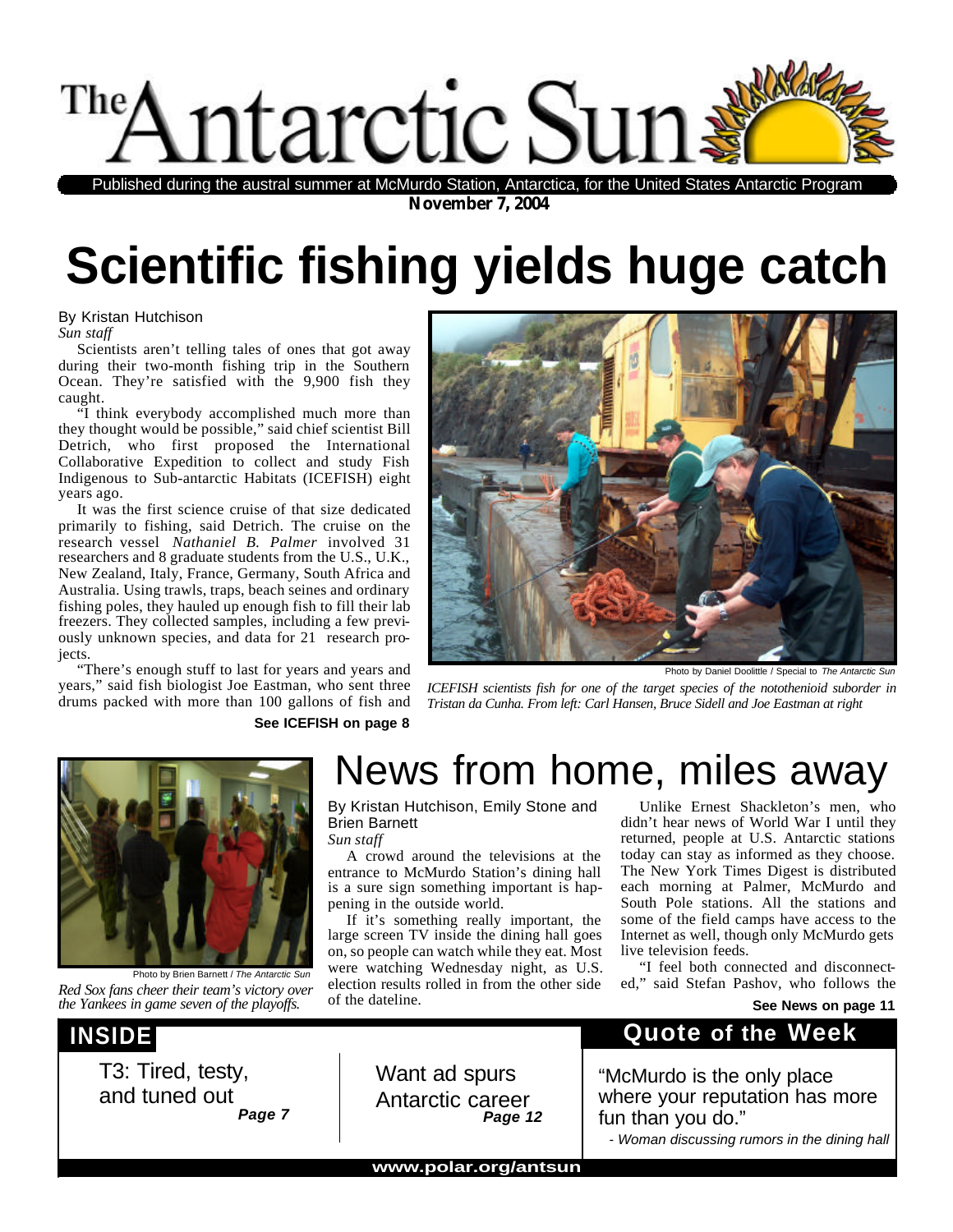

**Cold, hard facts**

#### **Antarctic Treaty**

When signed: **Dec.1, 1959** Original signing nations: **Argentina, Australia, Belgium, Chile, France, Japan, New Zealand, Norway, South Africa, USSR, United Kingdom, U.S.** Languages the original treaty was written in: **French, English, Russian, Spanish** Nations currently part of the treaty: **45, about two-thirds the world population** Who can join: **Any member of the United Nations or country invited by treaty nations**

What's covered: **land and fast ice south of 60 degrees**

Main objective: **"That Antarctica shall continue forever to be used exclusively for peaceful purposes… (and recognizes) the substantial contributions to scientific knowledge resulting from international cooperation in scientific investigation in Antarctica."** Good to know: **Nuclear explosions and disposal of radioactive waste materials are prohibited**

*Source: The Antarctic Treaty*

#### **Matt Davidson**



*The Antarctic Sun* is funded by the National Science Foundation as part of the United States Antarctic Program (OPP-000373). Its primary



audience is U.S. Antarctic Program participants, their families, and their friends. NSF reviews and approves material before publication, but opinions

and conclusions expressed in *The Sun* are not necessarily those of the Foundation.

- **Use:** Reproduction and distribution are encouraged with acknowledgment of source and author.
- **Senior Editor:** Kristan Hutchison **Editors:** Brien Barnett, Emily Stone **Copy Editors:**Karl Horeis, Hunter Slaton, Mark Williams, Wendy Kober, Amanda
- Barnett **Publisher:** Valerie Carroll, Communications manager, RPSC
- **Contributions are welcome.** Contact *The Sun* at AntSun@usap.gov. In McMurdo, visit our office in Building 155 or dial 2407. **Web address:** www.polar.org/antsun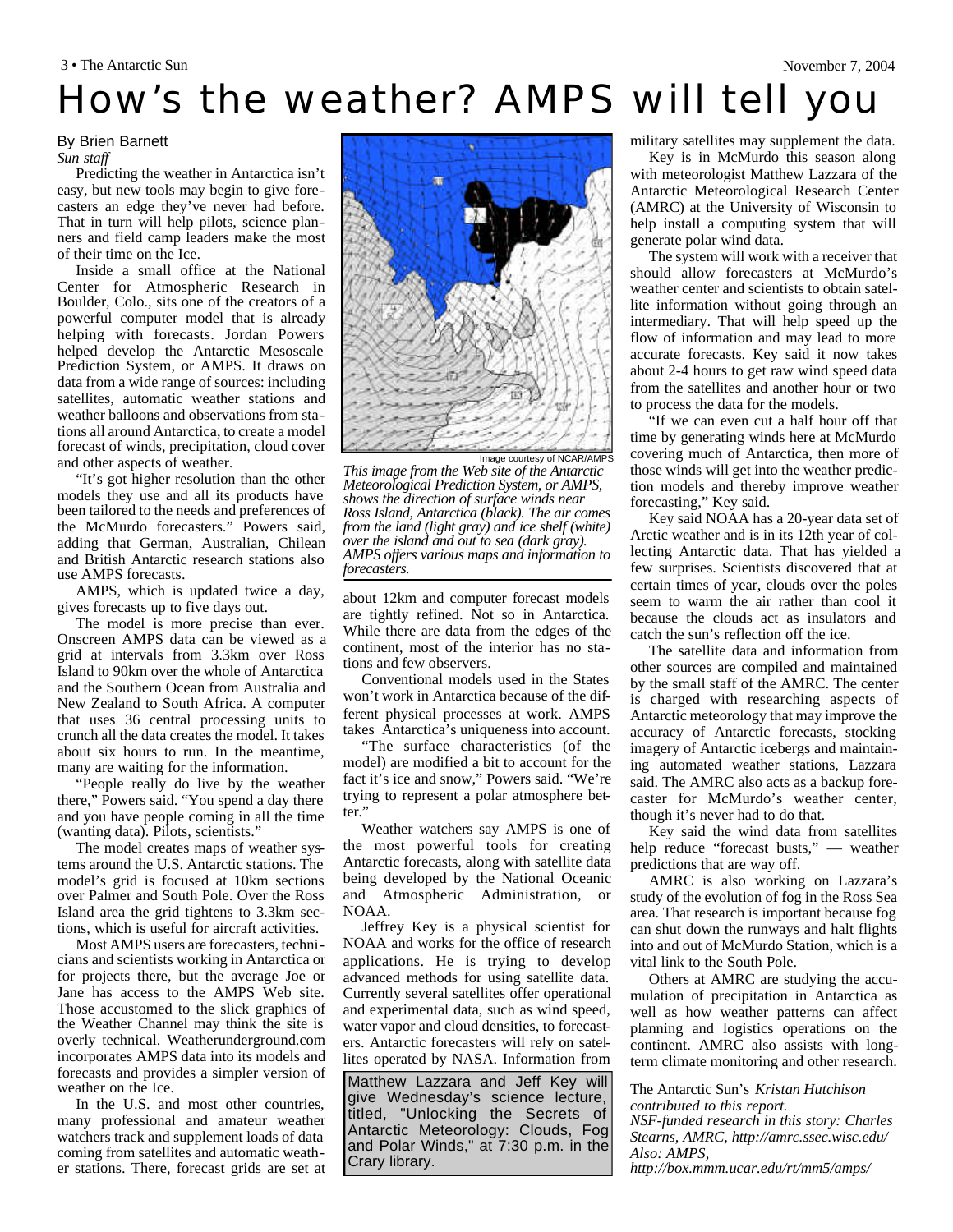

**Perspectives** Perspectives

**Chilling in Antarctica**

By Michael Blachut

We will be black to be determined by which are black to the man is to keep things cold. In Antarctica, keeping some-<br>thing cold is more difficult than you might imagine. There are a mily job as refrigerator repairman is to keep things cold. In Antarctica, keeping something cold is more difficult lion jokes about it, such as, "Just put it outside!" I believe that would work, but for some reason they want it inside; they being scientists, cooks, bartenders, nurses, and doctors. They all want their refrigerators indoors.

You might ask, "Why do they need refrigeration there?" Well, let's take a look. The number one reason is science. Science in Antarctica, especially biology and microbiology, is temperature-related. Biologists love samples, need to keep them for a long time, and the accepted method is to freeze them down to -81C. In the science building, named after the famous Antarctic researcher, Dr. Albert P. Crary, are nine of these ultra-low freezers. There are biology labs with specialized refrigerators, such as precision incubators, which hold temperatures within 0.10C. There are freeze dryers, environmental rooms, temperature-controlled baths, explosion-proof refrigerators and more. We have counted 100 refrigerated devices in this 4,300 square-meter laboratory facility. Remember, these aren't "normal" refrigerators; scientists are fussy about temperature when they do research, and their refrigerators tend to be a bit fussy and finicky too.

Next to the Crary Lab is an ice core storage building where ice cores brought into McMurdo from the science camps are stored until the ship arrives to transport them to the U.S. During summer in McMurdo, the ambient temperature rises above -1C. While the ice cores are here, they must be refrigerated. Some of these ice cores are a 50,000-year historical ice record and represent an extremely valuable piece of research. The ice cores must be kept at -25C, and since data loggers are packed with each one, the temperature cannot vary.

Because McMurdo's temperature is above freezing during the summer months, storing a one-year supply of frozen food is also a challenge. This half million kilos of food is stored in the frozen food warehouse, which can easily stay at -20F for seven months just sitting there. However, for the summer mechanical refrigeration is required.

The kitchen is an obvious place for refrigerators and has plenty. Besides the usual reach-in, pass-thru, under-counter and walk-in variety, today's modern dining rooms require a number of 21st century, computer-controlled, refrigerated devices.

Juice machines, ice machines, ice cream machines and a host of other refrigerated appliances use logic boards to control their behavior. This makes the life of a refrigerator repairman interesting. There are some "morale-type refrigerators." The ice cream machine is an example. After the evening meal, it is common for workers to sit around and have a cone, a treat to soothe even the most savage beast.

There are three bars, each with their all important ice machines and beverage coolers, and there are 40 water coolers in buildings to keep the heat-traced water at a palatable temperature. Most of the dormitories have ice machines to cool drinks after a hard day's work. Many work centers have a refrigerator stocked with food in case a storm blows in and the workers have to remain in their work building. The medical building has its share of refrigerators for blood, medications and other purposes.

By now you might be saying, OK, I see why they need a refrigerator repairman, but I can't imagine what this person would do while waiting for something to break. Think about parts; fully 25 percent of my job involves ordering, finding, handling, predicting and maintaining records involving parts, and I always wish I had more parts.

As you can see, a refrigerator repairman is necessary in Antarctica. My job is diverse, exciting and challenging beyond my wildest dreams. A few of my refrigerator dreams have come true here in McMurdo. When I was a refrigeration student, I remember reading about a twostage freezer, but I never saw one until I came here. I have had the greatest oppor-



Photo courtesy of Mike Blachut / Special to The *Refrigerator repairman Michael Blachut keeps fridges running all winter at McMurdo Station, Antarctica.*

tunities that one could imagine. I have had the pleasure of working with a scientist on his one-of-a-kind freezer that was capable of reaching 4 degrees above absolute zero — unbelievable to me.

My job fits my lifestyle; I'm retired and in good health. I like to travel and meet people with a wide variety of experiences, and this place certainly allows me to do those things. I had never met a scientist before I came here, and now I routinely have the pleasure of eating lunch with cutting-edge scientists.

The future here at McMurdo looks promising. On the horizon are new technologies and the challenge of reducing energy consumption. I started my "Antarctic Adventure" 10 years ago. I usually work eight months during winter and rotate out when the summer refrigerator repair folk arrive. I enjoy traveling and have visited 33 countries in my off time. When home, I like to visit my refrigerator repair buddies. My job provides them an endless source of humor. They, as well as most people, are amazed when I tell them that a cutting-edge science base in the coldest place on earth has over 500 refrigerators to keep things cold. Who would have ever thought?

*Michael Blachut was the winter refrigerator technician at McMurdo Station and has spent 60 months at the station in his 10 years working for the Antarctic program. Learn more at http://groups.msn.com/antarcticmemories/ refrigeration.msnw*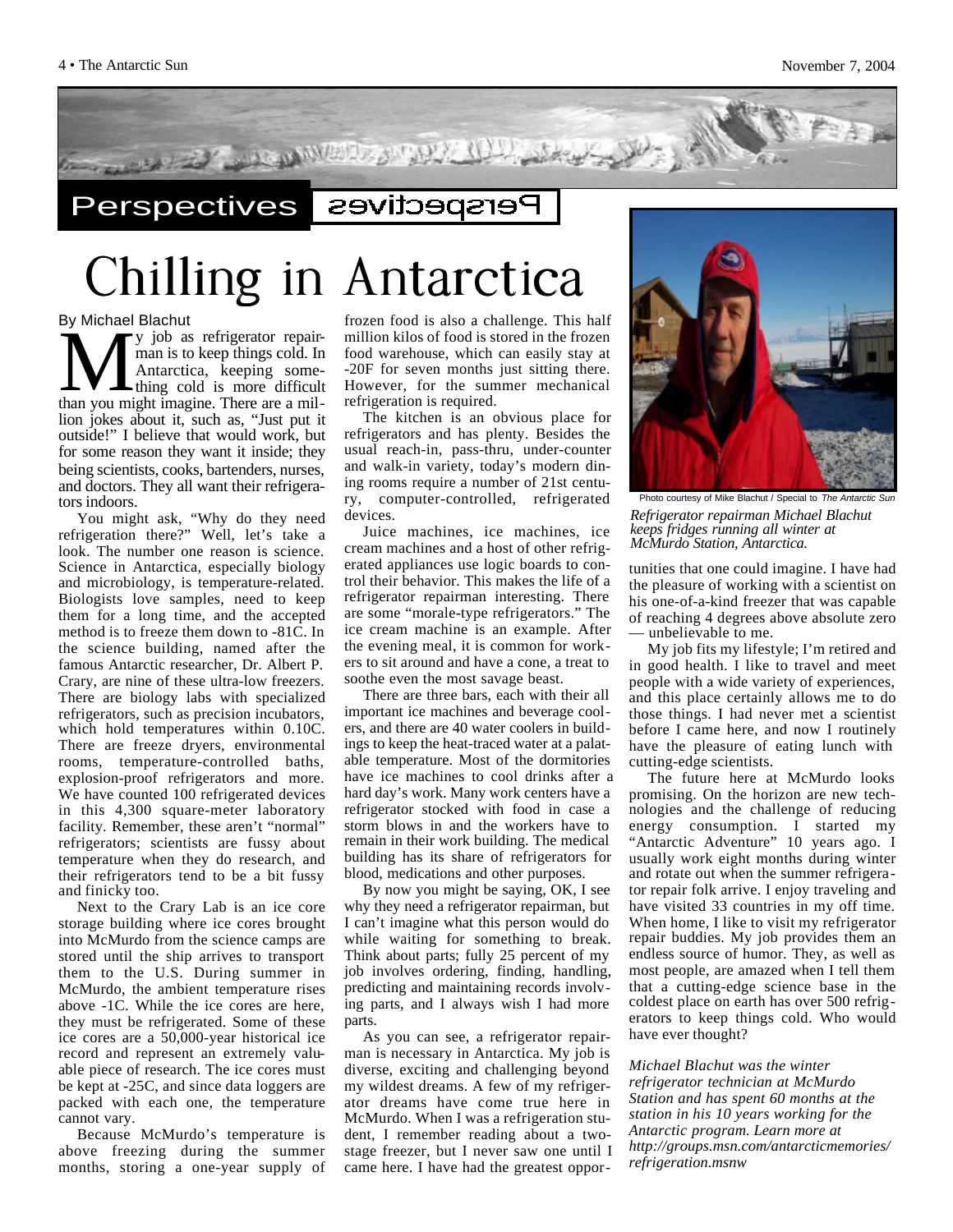### around the continent

#### **SOUTH POLE**

Cold poses cargo problems Compiled from information from Scot Jackson, Katie Hess and Brenda Everitt

The winter crew has left, mostly for warmer places, but the station's summer population already is up to 216 people.

As usual, the station is set on a fast pace. New arrivals barely had time to catch a breath, appreciate the scenery of the plateau or get settled into their rooms before their workday began.

The kitchen staff, lead by "Cookie" Jon Emmanuel, already is preparing delicious meals. Mechanics in the heavy shop are working around the clock keeping things running. Heavy equipment operators are plowing accumulated snow 24 hours a day. Cargo crews are preparing for a busy season with major science construction projects such as IceCube, the project to drill numerous holes in the glacial ice to detect particles from deep space. Some of the scientists who will work with the IceCube installation have arrived on station, with many more scientists and technicians arriving soon.

The temperature has hovered around - 50C. Fortunately, the wind has been slack with wind chills down to about -70C.

The cold causes problems for cargo crews unloading arriving planes because the planes' engines have been producing contrails of thick, steamy air, reducing visibility. Aircrews have had to use a technique in which pallets of cargo are released off the tail of the plane while it is moving along the ice runway. Cargo crews collect the pallets once the plane is out of the way and the contrails dissipate. The technique — termed "combat offloading," "drifting cargo" or "freight training" — is considered to be safer for people and machinery because it keeps both out of the low-visibility areas behind the plane, which must keep its engines running while at the Pole. South Pole cargo handlers are hoping for warmer weather soon so they can resume their normal operations.

Sometime this week a large shipment of helium is expected. The helium is used to cool several of the telescopes and instruments that scan the skies.

Back inside the station, the emergency responders on the medical trauma team have been reviewing procedures and training for any incidents. At a distance of 1,300km from McMurdo and nearly 4,000km from Christchurch, New Zealand, trauma patients must rely on the advanced telemedicine and the medical staff at South Pole. Doctors Christian Otto

and Rebecca Comley, along with their summer trauma team, practice their skills on volunteer "patients." With temperatures of -50C, the potential for accidents becomes far more serious and makes medical responders' tasks even more complicated. They review questions such as at what temperature does a cervical collar freeze solid? Or, where is the line between assessing a patient for a serious bleed vs. avoiding exposure of the patient to hypothermia or frostbite? By practicing now, the medical team increases its chance of helping a patient in a real emergency.



Photo by Katie Hess / Special to *The Antarctic Sun Greg Weber, Kelly Siman and Russell Lester work on "patient" Stephen Boudreaux during a South Pole trauma team drill. The team learns to respond to emergencies in the extreme cold by practicing indoors first.*

#### **PALMER** Station learns about LTER By Kerry Kells

*Palmer correspondent*

With the arrival of the majority of the science groups on station, the summer is in full swing. The researchers on station include several groups from the Palmer Long Term Ecological Research (LTER) project. LTER is a research network that studies different ecosystems over long periods of time. The network includes two sites in Alaska, one in Tahiti, one in Puerto Rico, 24 in the continental U.S. and two in Antarctica. Besides the marinebased LTER research at Palmer, there is an LTER site on the other side of the continent, in the McMurdo Dry Valleys.

Our introduction to LTER this week was from Hugh Ducklow, with the College of William and Mary and the Virginia Institute of Marine Sciences. He gave the Wednesday Night Science Lecture on 10 years of research with the LTER. Ducklow is the principal investigator of the Palmer LTER and heads up its microbial biogeochemistry component studying microbial ecology, dissolved organic matter and sediment traps.

Ducklow's lecture focused on sea ice Photo courtesy of Scot Jackson / Special to *The Antarctic Sun* now, the medical team variability and the "biological pump," the

#### **See Continent on page 6**

**McMurdo Station** High: 25F / -4C Low: -08F / -22C Max sustained wind: 24mph / 39kph

*A moving LC-130 offloads cargo from its tail ramp onto the ice runway at South Pole Station during the opening*

Windchill: -47F / -44C

*days of the summer season.*

**Palmer Station** High: 36F / 2C Low: 16F / -9C Max. sustained wind: 6mph / 9kph Precipitation: 3mm

#### the week in weather

**South Pole Station** High: -54F / -48C Low: -66F / -54C Peak wind: 15mph / 24kph Max. Physio-altitude: 3,419m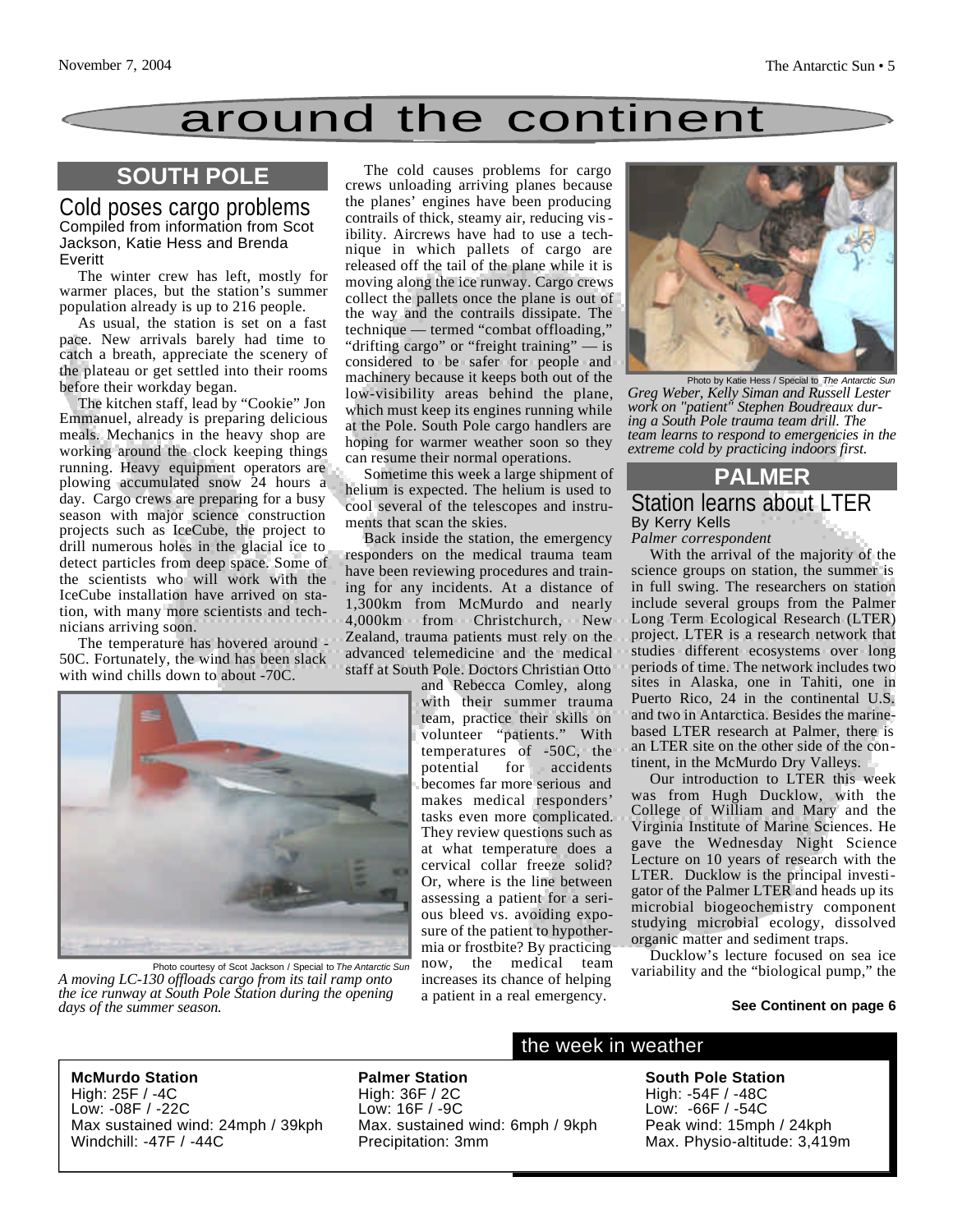## Continent **From page 5**

role of ocean plankton in pumping carbon dioxide out of the atmosphere and storing it in the ocean. Humans during the industrial age have put carbon dioxide into the atmosphere at rates equivalent to hundreds of millions of years over most of Earth's history. The data collected at Palmer helps explain how the marine system creates the seasonal variability of carbon dioxide concentrations. Ice cores collected by other Antarctic programs indicate variability in past ages when the carbon dioxide levels fluctuated from glacial and interglacial periods. Sediment traps measure the settling of plankton blooms in the deep sea in the LTER sampling grid, an area from Palmer Station south to Rothera Station that is studied each year.

Satellites measure sea ice variability. The images show advances, retreats and the extent of sea ice. When there is more ice area, the retreat is later. Krill thrive with more sea ice and so does primary production. The phytoplankton blooms result in more sedimentation and therefore, more carbon dioxide is removed from the atmosphere in the "biological pump" of the ocean. With the warming of the area, there is less ice, an early retreat of sea ice, less primary production, less sedimentation and a weaker "biological pump."

As summer continues, folks at Palmer Station will learn more about each component of LTER from phytoplankton to krill to penguins.

The station celebrated Halloween on Saturday night. Costumes included both the scary and the humorous. A polar bear made a visit, followed by a penguin, a scarecrow, Where's Waldo, Julia Child, a can of nuts, a box of fruit juice/beer, Hedwig from "Hedwig and the Angry Inch," Frankenstein, Elvis, the Curse of

the Bambino (deceased) and the "Rat Bastard" superhero, an inside joke here at Palmer. The next day, our day off, was a sunny one and the perfect opportunity to go sledding on the glacier.

#### **SHIPS**

#### *Nathaniel B. Palmer*

#### Compiled from reports by Karl Newyear and SS Jacobs

The *Nathaniel B. Palmer* completed work for the Antarctic Slope Front study, which looks at currents in the ocean along the Antarctic coast. The cruise went along the Antarctic continental margin off George V Coast, including a circuit of the Adelie Trough and the western, downwind side of the Mertz Glacier Tongue.

Heavy ice forced the *NBP* to backtrack to the east for a while on Oct. 24. It's thought that a moderate-sized, grounded iceberg is causing the sea ice to accumulate on the iceberg's upstream side. The ship stopped every 8km to collect samples and data while not breaking ice.

The next day had exceptionally nice weather and emperor penguins came for a photo op while the crew conducted the first 24-hour block of dedicated measurements of a vertical column of water. The instrument worked quite well, though the chosen location didn't have the hoped-for strong tidal mixing. Nevertheless, the data will be useful.

Then weather deteriorated, hindering whale and seabird observations.

On Oct. 28, the ship crossed the Antarctic Circle and headed east along the coast to the west face of the Mertz Glacier. The excursion deep onto the narrow shelf sampled the dense shelf water involved in mixing near the Antarctic Slope Front, including its glacial melt, providing data to compare with observations made there in early 2001.

The area is known for katabatic winds, which create a shore polynya, an expanse of open water in the ice.

"This morning we discovered why," wrote marine projects coordinator Karl Newyear. "However, the skies have cleared and the view of the glacier is awesome.'

So far during the voyage, researchers have spotted 62 whales and recorded more than 500 hours of their songs. Although most of the whales were minke, there was a probable sighting of a Gray's beaked whale. Twenty crabeater seals were seen on the way out of the ice, mostly female and pup pairs, many with male escorts.

Most emperor and Adelie penguins were spotted on or near the continental slope, as expected from earlier work. Somewhat more surprising was a concentration of many hundreds of Antarctic petrels in a narrow band close to the Mertz Glacier Tongue, and their near absence in the rest of the polynya. The petrels appeared to be feeding on material embedded in the forming ice. On Nov. 1, the ship turned toward Timaru, New Zealand for refueling.

#### *Laurence M. Gould*

#### Compiled from reports by Dave Morehouse

The outbound winter staff from Palmer Station began their journey north on the *Laurence M. Gould*. They engaged in a full movie marathon as the ship rolled with southeast swells. Despite the swells, the ship seemed to be traveling in the lull between two large depressions and missed the heavy stuff.

On Oct. 29, the *Gould* arrived back at Puntas Arena, "where we will fuel, dispense our passengers to the Chilean countryside, and await an opening for us at the Prat Pier in Punta Arenas."





Michael Lamb, *McMurdo dining attendant, Girdwood, Alaska, first season*

**"My bed."** 



Joe Pettit, *Palmer station manager, Boulder, Colo., nine seasons* 

**"My favorite place on station is actually off station."**



Brenda Everitt, South Pole science tech, Minneapolis, Minn., first season

**"I enjoy working in the Dome and Skylab. These older buildings contain a lot of character and history. Also, I enjoy the 'commute' into the new station from my Hypertat."**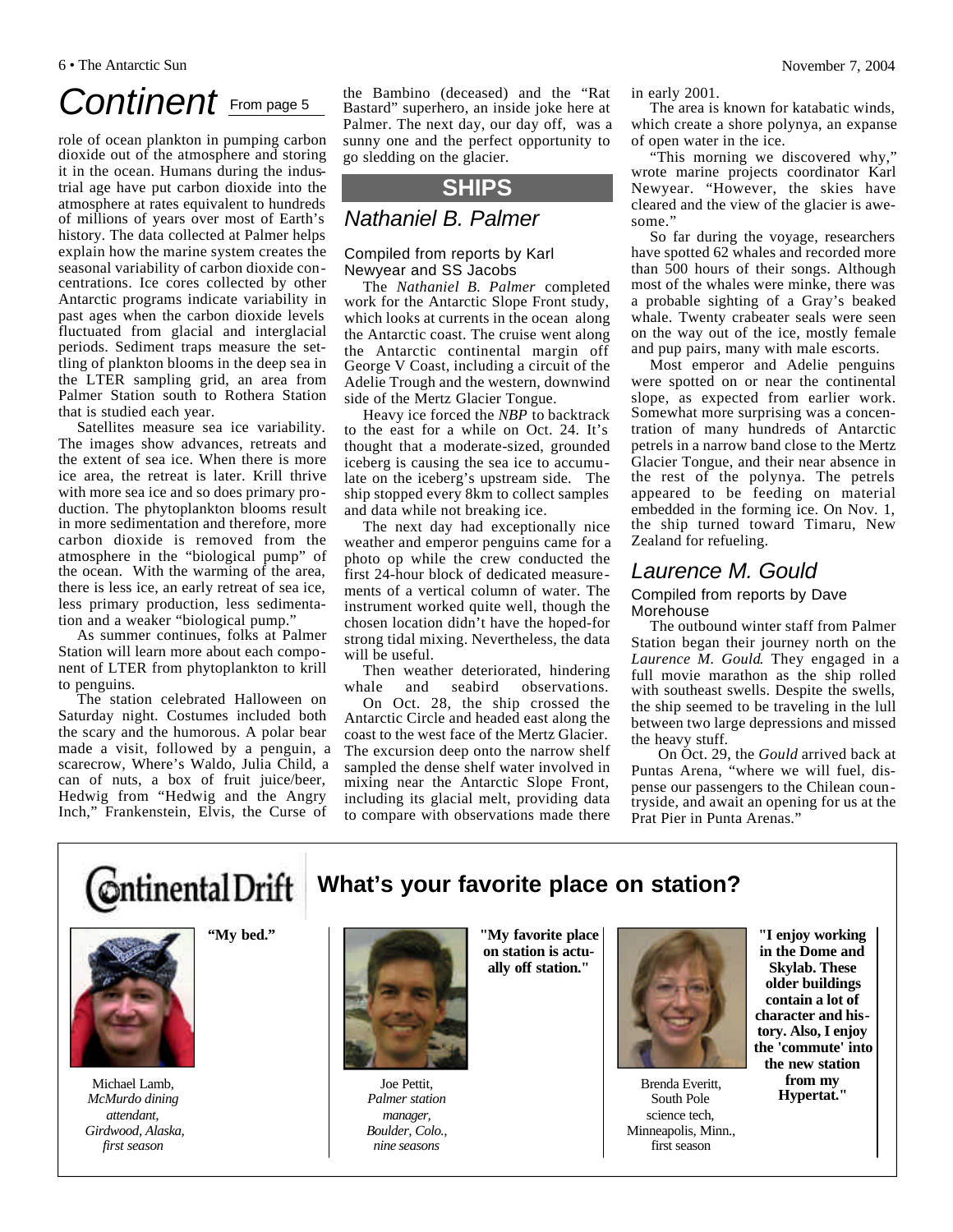# Treating the Antarctic blues

#### By Emily Stone *Sun staff*

When Marc Shepanek arrived at McMurdo Station last month, he discovered that his roommate had arranged extra lights all over the room, even leaving some on while he slept.

The abundance of light was actually a direct result of the research that brought Shepanek down here – a study of the causes of physical and mental changes that occur while living in Antarctica. His roommate, who had just completed 15 months on the Ice, was a subject in the study. He was so taken with the light box he got as a participant that he stocked up on as many lights as possible.

Shepanek, chief of aerospace medicine at NASA headquarters in Washington, D.C., is in Antarctica for about a month to wrap up the third and final year of research into the polar T3 syndrome. The syndrome is a thyroid condition that researchers believe is caused when the body adapts to extreme cold.

T3 is a thyroid hormone that acts as a neurotransmitter and also regulates body temperature. In extreme cold, T3 gets used so much to keep the body warm that the brain is left with a less than adequate supply of the hormone. This can cause the "Antarctic stare," common particularly among winter residents, forgetfulness and lack of focus, as well as increased anger, irritation and depression.

The goal of the study is to learn how to combat polar T3 syndrome so that workers in cold places can avoid mental slowness and mood drops.

Shepanek's roommate was Mike Blachut, a refrigeration technician who was a year-long participant in the T3 study. During the 2003-2004 year, the study looked at the potentially positive effect of ingesting a T3 supplement and of using a light box during the day. Fiftythree people participated in McMurdo and 47 at the Pole.

Blachut said he thought the light box worked wonders.

"It just calmed my whole day," he said. He said he got much more irritable and spacier over the winter.

"You can just feel it. If somebody doesn't say 'hi' to you…it gets magnified. You just build on that," he said before leaving McMurdo last week. He started making extremely detailed "To Do" lists for himself at work, otherwise he said he'd forget what he was doing. He also spent a lot of time looking for tools he'd just put down.

Larry Palinkas, a professor of family and preventative medicine at the University of California at San Diego, heads the T3 study. He said research shows that T3 syndrome is caused primarily by cold, not darkness, though the long Antarctic night may play a supporting role in mood and cognitive decline.

His team has started getting preliminary results from the 2002-2003 season.

The results show that T3 levels drop at two main points during the year – during the first month of summer, when people arrive, and again at the beginning of winter. Both are times when the subjects were adapting to lower temperatures than they which is a dietary supplement that produces a similar effect as thyroid hormones in the body, or a placebo. Palinkas said the results from the 2002-2003 season indicate the medications had an effect on participants' moods and efficiency in completing computerized tests of cognitive performance.

"If you're on an active medication, whether thyroid hormones or thyrosine, your cognitive performance seemed to improve significantly during the winter, but not so much during the summer," he said.

The variation between seasons might be due to the small sample size, which will be countered some when the past year's data



Photo by Kris Kuenning / *The Antarctic Sun*

*Last November, T3 researcher Marc Shepanek tests the blood pressure of utility technician Dave White, who volunteered for the tests during his summer and winter at McMurdo Station. Shepanek is back on station collecting the results of the medical study.*

were used to. But, obviously during the austral summer, subjects were getting much more light than normal.

"That's why we think it has more to do with temperature than light," Palinkas said.

To test this theory, some of the study's 2003-2004 participants were given either white or red lights to sit in front of each day, in addition to either a thyroid supplement or a placebo.

The previous year's study focused on the supplements alone. The 2002-2003 participants were given one of three things, either a thyroid supplement or tyrosine, is added to the mix. Or, he said, it might be that researchers see a more pronounced effect from the medication in winter because people are battling more pronounced cold at that time.

The fact that the medication appears to be helping is an important discovery, Palinkas said.

"These are fairly low-cost, non-invasive ways of helping people cope," he said. "If we can accomplish that, I think we've done, hopefully, a great service to the U.S. Antarctic Program."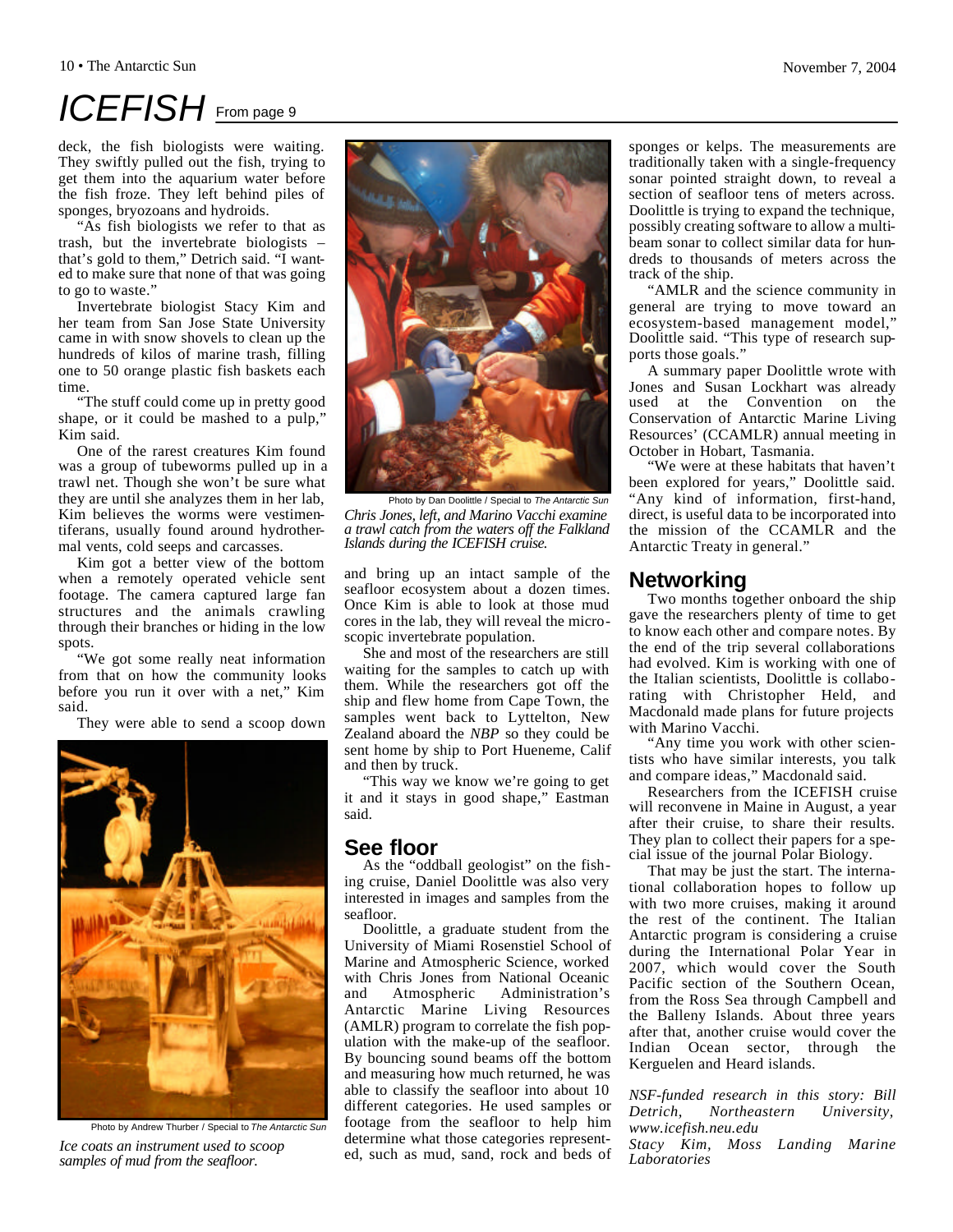#### November 7, 2004 The Antarctic Sun •11

![](_page_10_Picture_2.jpeg)

Photo by Rudy Moore / Special to *The Antarctic Sun*

*Tony Black mails his absentee ballot at the South Pole Post Office on November 2.*

*Elizabeth Shier knits while watching the third presidential debate rebroadcast in the McMurdo dining hall in October.*

### *News* From page 1

news on TV and through the Web. "Connected through the media and other sources of information, but cut off from directly impacting anything, such as doing grassroots work."

It's tougher for researchers at some remote field camps to keep up with world events, since their only contact with the world is through the McMurdo radio operators. Operator Rachel Jenkins said two camps called for election results Thursday morning and others may have called in during the night shift.

The South Pole also got election updates overnight from the radio operators. The telecommunications satellites serving the Pole ended their daily relay more than 14 hours before the news of Senator John Kerry's concession. Most of the station population read the final outcome at breakfast on the information scroll that usually displays the flight schedule and other station announcements.

Palmer Station relied on the Internet. People there streamed video from MSNBC, CNN and other news services while the votes were being counted and checked.

"I think this election is very important for people down here, who get out and travel the world," said Shandra Cordovano at McMurdo Station. She stayed in touch with the election through CNN's Web page and emails sent from friends.

In the McMurdo computer room, IT trainer Bill Jirsa noticed the Internet speed slowed markedly on Wednesday afternoon, as most people with access to computers logged on to follow the election count.

Before the real votes were counted back home, Palmer and McMurdo Station residents held completely unofficial elections for fun. In McMurdo, the recreation department collected votes not only for U.S. president, but for a station mayor, foliage and mascot. More than half the station population voted and 10 field camps radioed in their mock votes. Like some pre-election polls, the mock election gave the opposite result from the real one.

Official Election 2004 votes trickled off station by mail during preceding weeks. By Monday, the McMurdo post office had postmarked 523 absentee ballots and sent them north, said postmaster Kathleen Soutter. The last of the absentee ballots for the presidential election were postmarked from Pole on November 2. The ballots were expressmailed from Christchurch, NZ, to make sure they arrived in time to be counted.

"I don't know if it will get there in time," said Shelly DeNike, who'd sent her absentee ballot the week before. "Being from Alaska, I don't know if I'll have a lot of importance on the national election, but the senate race is pretty important."

Beyond voting, people have few ways to actually participate in the news as they watch it unfold back home.

Without campaign ads, signs, or phone calls, election buildup was quiet on the Ice. About 40 people gathered in the dining hall on Oct. 19 to watch a tape of the third presidential debate. Some brought their knitting or beads to work on while Bush and Kerry sparred on the screen.

Georg Bakker, a medical administrator in his second season who watched the debate, said he pays much closer attention to news when he's home compared to when he's in Antarctica. He was surprised by this change during his first year at McMurdo. When he got off the Ice last year, he said he picked right back up where he'd left off, keeping close tabs on current events again.

Part of the reason for the change when he

![](_page_10_Picture_21.jpeg)

Photo by Kristan Hutchison / *The Antarctic Sun*

gets to McMurdo is simple.

"I work more hours," he said.

But there's something else at work, too, he said. Life here offers a break from the sometimes depressing world news.

"Antarctica is a little bit of a vacation to me," he said.

Presidential elections come around every four years. Red Sox fans had to keep tabs on an event that hasn't happened in 86 years watching their team win the World Series.

Mark Hanson, a dining attendant from Beverly, Mass., worked two hours on his day off specifically so he could get off early on Oct. 28 to watch Game 4 of the series. He pulled a chair up to the television outside the dining hall and planted himself there for the full game. His right knee bounced up and down non-stop as the innings ticked away and the Sox held onto their lead. By the eighth inning he could sit no longer and had to stand and fidget.

"I can't believe I'm not home right now," he said. "It's killing me not being there."

Hanson said he talked with and e-mailed his friends more during the playoffs and World Series than normal. His mom is going to send him all the Boston Globes, Boston Heralds and Sports Illustrateds written during the series. And he's been able to watch the end of every game because his shift ends at 4 p.m.

"My friends were telling me before I came down here that I should bring my own car so when the Sox win, I can flip it over and light it on fire," he said.

When the miraculous last play was made and the Sox won, Hanson jumped up and down, screaming "yes!" He couldn't wait to call his friends and his grandmother.

"If it takes me going to Antarctica for the Red Sox to win the World Series," he said, "I'll do it."